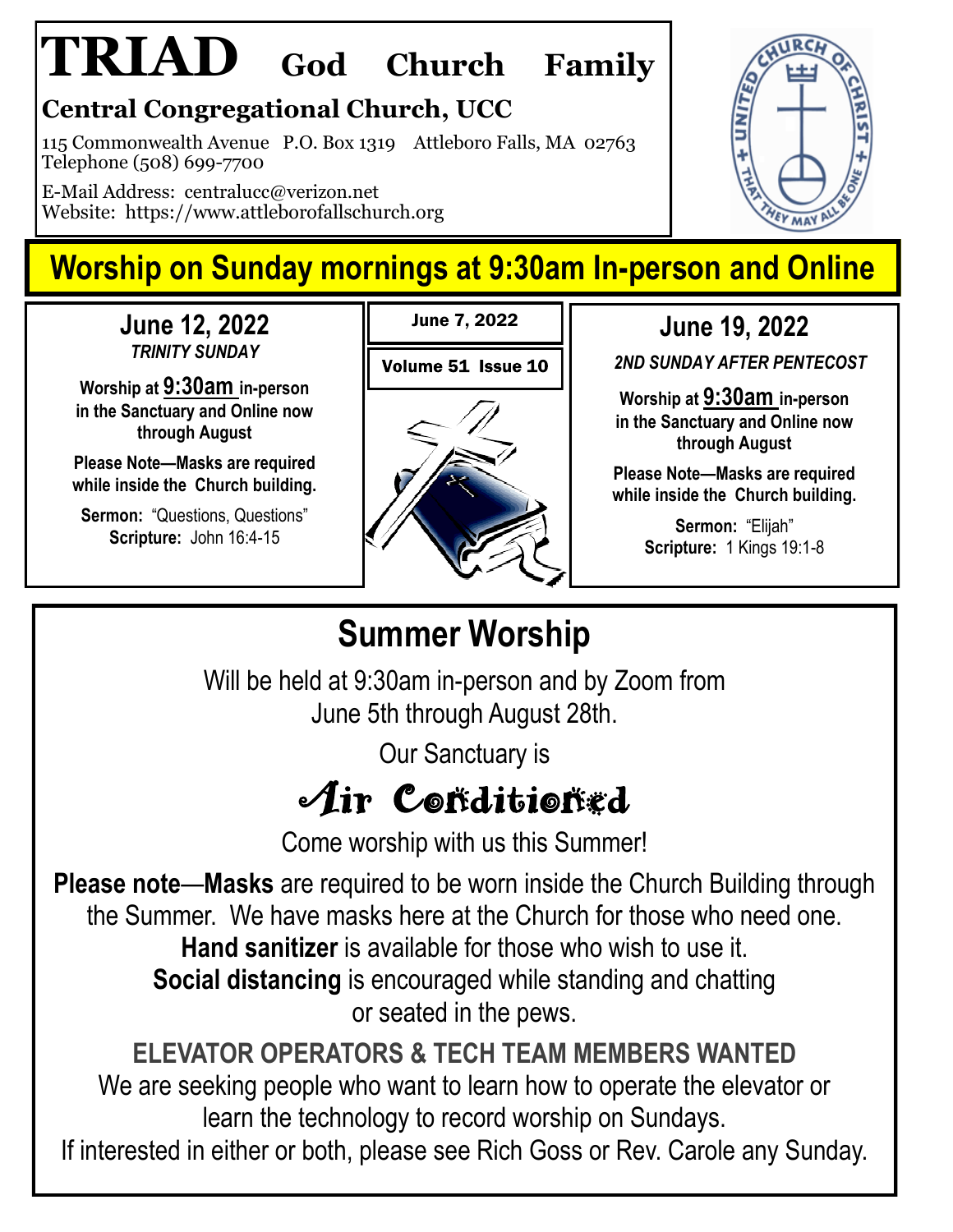### **Central Church Calendar**

| Tuesday, June 7th<br><b>TRIAD DEADLINE to submit news</b><br>and information<br>7:00pm Christian Ed Committee meets                                                                                                                                                                                                                                                                                                                                                                       | Sunday, June 19th<br><b>JUNETEENTH</b><br><b>FATHER's DAY</b><br>9:30am Worship in-person in the Sanctu-<br>ary & by Zoom.                                                                                                             |                   | Sunday, July 10th<br>9:30am Worship in-person in the Sanctu-<br>ary & by Zoom.                                                                                                                                                                             |                 |  |
|-------------------------------------------------------------------------------------------------------------------------------------------------------------------------------------------------------------------------------------------------------------------------------------------------------------------------------------------------------------------------------------------------------------------------------------------------------------------------------------------|----------------------------------------------------------------------------------------------------------------------------------------------------------------------------------------------------------------------------------------|-------------------|------------------------------------------------------------------------------------------------------------------------------------------------------------------------------------------------------------------------------------------------------------|-----------------|--|
| in person in the Vestry and by Zoom.<br>Sunday, June 12th<br>9:30am Worship in-person in the Sanc-<br>tuary & by Zoom. Guest Speaker-<br>Lisa Piscatelli, Executive Director for the<br>AAIC to speak on the Kids' Summer<br>Café program.<br>12Noon-1:30pm Explorer's and their<br>Families gather on the CE Lawn for<br>Cookout and outdoor games. Please<br>let Sharilyn Know if you and your family<br>will attend.<br>Tuesday, June 14th<br>Triad deadline to submit news and infor- | Tuesday, June 21st<br>7:00pm Trustees meet in-person in the<br>Vestry and by Zoom.<br>Saturday, June 25th<br>65th ANNIVERSARY OF THE UNITED<br><b>CHURCH OF CHRIST</b><br>Sunday, June 26th<br>9:30am Worship in-person in the Sanctu- |                   | Tuesday, July 12th-<br>Thursday, July 14th<br>WEIRD ANIMALS VBS! 6pm-8:30pm.<br>A few spots are still available for your K-<br>Gr6 kids to attend!<br>Sunday, July 17th<br>9:30am Worship in-person in the Sanctu-<br>ary & by Zoom.<br>Tuesday, July 19th |                 |  |
|                                                                                                                                                                                                                                                                                                                                                                                                                                                                                           | ary & by Zoom.<br>Sunday, July 3rd<br>9:30am Worship in-person in the Sanctu-<br>ary & by Zoom.                                                                                                                                        |                   | TRIAD DEADLINE for all August Info.<br>Sunday, July 24th<br>9:30am Worship in-person in the Sanctu-<br>ary & by Zoom.                                                                                                                                      |                 |  |
| mation for all of July.<br>Wednesday, June 15th<br>7:00pm Deacons meet by Zoom-Only.                                                                                                                                                                                                                                                                                                                                                                                                      | Monday, July 4th<br><b>INDEPENDENCE DAY</b>                                                                                                                                                                                            |                   | Sunday, July 31st<br>9:30am Worship in-person in the Sanctu-<br>ary & by Zoom.                                                                                                                                                                             |                 |  |
|                                                                                                                                                                                                                                                                                                                                                                                                                                                                                           |                                                                                                                                                                                                                                        |                   |                                                                                                                                                                                                                                                            |                 |  |
| <b>Our Parish Register</b><br>At Home Jen DiSalvio, Roberta<br>Bumpus, Loretta Lomov, Sis Valade,<br>Richard Lamoureux, Ed Dyer, Ben,<br>Eamon (Jan Meierdiercks' Grandson)<br>Bob Krajewski (Deb Trowbridge's hus-<br>band), Nancy Kelly (Kathy Trowbridge's                                                                                                                                                                                                                             | <b>TRIAD DEADLINES</b><br>to submit information:<br>Tuesdays, June 21 for all of July info<br>and July 19th for all of August info<br>and August 23rd.                                                                                 |                   |                                                                                                                                                                                                                                                            |                 |  |
| Mom), Jackie Glass.<br><b>Residing in Elder Care</b><br><b>Carolyn Farrell</b><br>The Falls at Cordingly Dam                                                                                                                                                                                                                                                                                                                                                                              | June Birthdays                                                                                                                                                                                                                         |                   |                                                                                                                                                                                                                                                            |                 |  |
| 2300 Washington St.<br>Newton Lower-Falls, MA 02462                                                                                                                                                                                                                                                                                                                                                                                                                                       | 02 Abby Host                                                                                                                                                                                                                           | 09 Shirley Bayley | 15 Michael Ross                                                                                                                                                                                                                                            | 22 George Barth |  |
| <b>Jackie Glass</b><br>Maples Rehab and Nursing Center                                                                                                                                                                                                                                                                                                                                                                                                                                    | 02 Steven Goss                                                                                                                                                                                                                         | 10 Amelia Macie   | 16 Ashley (Peterson)<br>Cavaleiri                                                                                                                                                                                                                          | 22 Melissa Wade |  |
| 90 Taunton St., Wrentham, MA 02093                                                                                                                                                                                                                                                                                                                                                                                                                                                        | 04 Emery Macie                                                                                                                                                                                                                         | 10 Ann Dupre      | 20 Thomas Burt                                                                                                                                                                                                                                             | 23 Ken McHatton |  |
|                                                                                                                                                                                                                                                                                                                                                                                                                                                                                           | 04 Jordan Host                                                                                                                                                                                                                         | 12 Dennis Bisio   | 20 Hayley Boss                                                                                                                                                                                                                                             | 28 Will Bachand |  |
|                                                                                                                                                                                                                                                                                                                                                                                                                                                                                           | 05 Kinsley Davignon                                                                                                                                                                                                                    | 13 Brooklyn King  | 21 Nick Lockavitch                                                                                                                                                                                                                                         | 29 Sophie Fish  |  |
|                                                                                                                                                                                                                                                                                                                                                                                                                                                                                           | 08 Katie Compagnone                                                                                                                                                                                                                    | 14 Beth Bolles    | 21 David Sallale                                                                                                                                                                                                                                           |                 |  |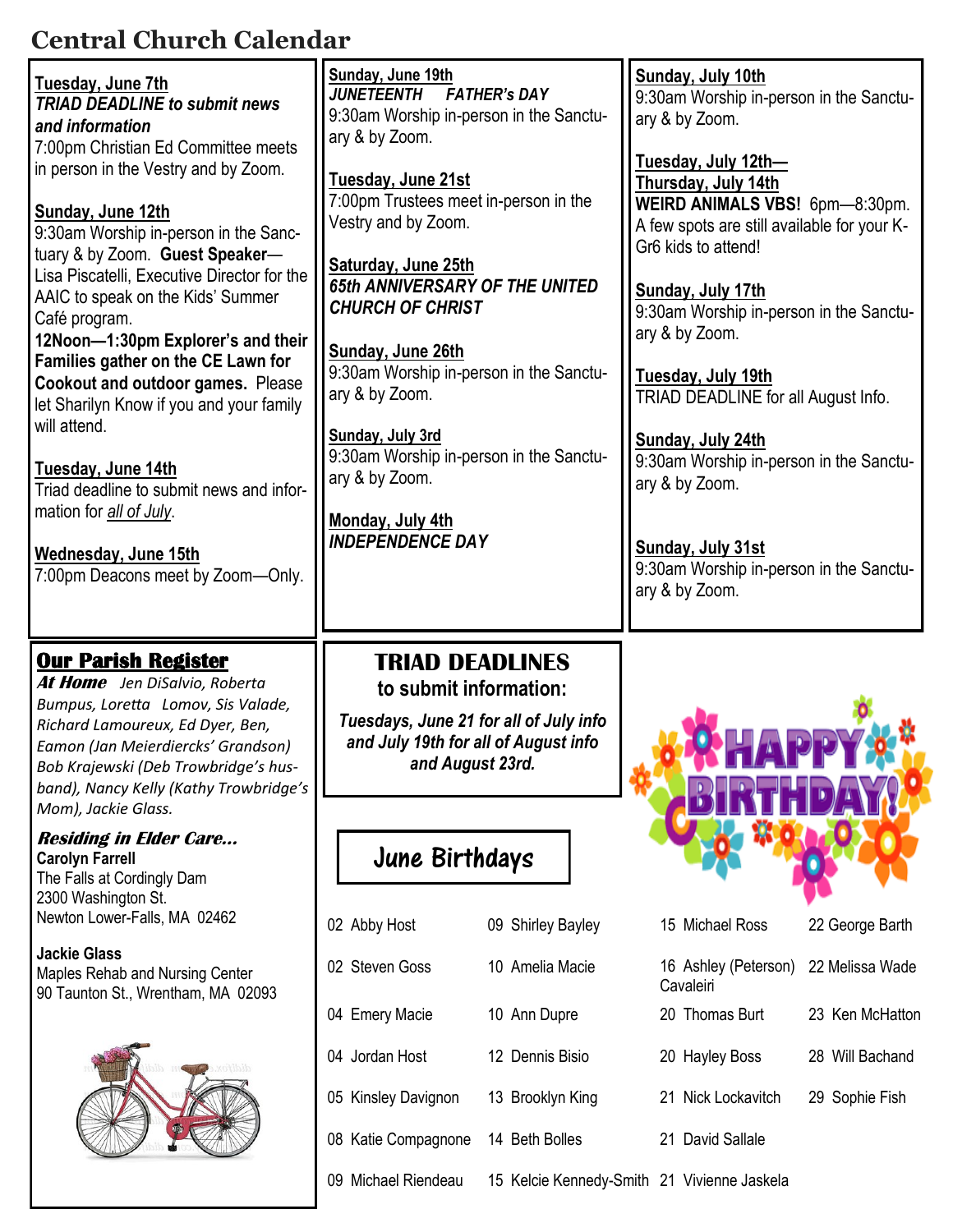#### **From the Board of Deacons**

Our next meeting will be held on **Wednesday, June 15, 2022 at 7:00pm by Zoom—Only.**

**Summer Worship Sunday mornings at 9:30am** In-Person and also continuing by Zoom. **Please note** that to attend in- person worship, we require a mask to be worn covering your nose and mouth at all times while you are inside the church building.



#### **From the Board of Trustees**

Our next meeting will be held on **Tuesday, June 21, 2022 at 7:00pm In-Person/Vestry & Zoom.**

**Anyone interested in lending a hand with lawn mowing and weeding around the church grounds—once a month or any schedule that works for you...**

Please contact Rich Follett at 508 277 5056 to let him know you will lend a hand.

#### **From the Christian Education Committee**

Our next meeting will be held on Tuesday, June 7th at 7:00pm in-person in the Vestry and by Zoom.



**Weird Animals VBS is coming July 12th – July 14th. Children in grades K – 6 are invited to join us. The fun starts at 6:00 pm and ends at 8:30 pm each day.** 

At Weird Animals VBS, kids discover how Jesus' Love is One-of-a-Kind! Weird Animals is filled with incredible Bible-learning experiences kids see, hear, touch and even taste! Fun science-y gadgets, team-building games, cool Bible songs, and tasty treats are just a few of the royally rockin' activities that help faith flow into real life. **We still have some available spots. Please send in your registration ASAP.**  The registration form is available on the church website or by calling the church office.

**VOLUNTEERS NEEDED FOR VBS…** Students and adults are welcome to volunteer. There are a variety of opportunities: Station Leaders - plan & teach activi-

ties

Assistant to Station Leader - assist with activities

Crew Leaders – "camp" counselor Pre Event Set Up - July 9<sup>th</sup>, July 10<sup>th</sup> Post Event Clean Up - July 15<sup>th</sup>, July 16th

Pre Event Decoration Prep – various times

**Interested in volunteering or want more information?** Contact Sharilyn Hepburn at sharilyn.hepburn@gmail.com or 781-704-5454.

**Youth Group Happenings**

Explorer's Youth Group – We are having a cookout and outdoor games on **Sunday, June 12th** from 12:00 pm – 1:30 pm at the CE Building lawn. Explorer families are invited to join us. Please let Sharilyn know if you plan to attend.

Teen Youth Group - We are hoping to have a cookout/outdoor event over the summer. Keep a look out on the Facebook Group and your email for details in the upcoming weeks.

Questions on Sunday School or Youth Group or interested in being added to the Sunday School and/or Youth Group Facebook groups to stay updated on events to come - Please contact Sharilyn Hepburn at 781-704-5454, sharilyn.hepburn@gmail.com or friend her on Facebook.

**From the Memorial Gifts Committee**  Our next meeting will be announced.

**From the Executive Council** 

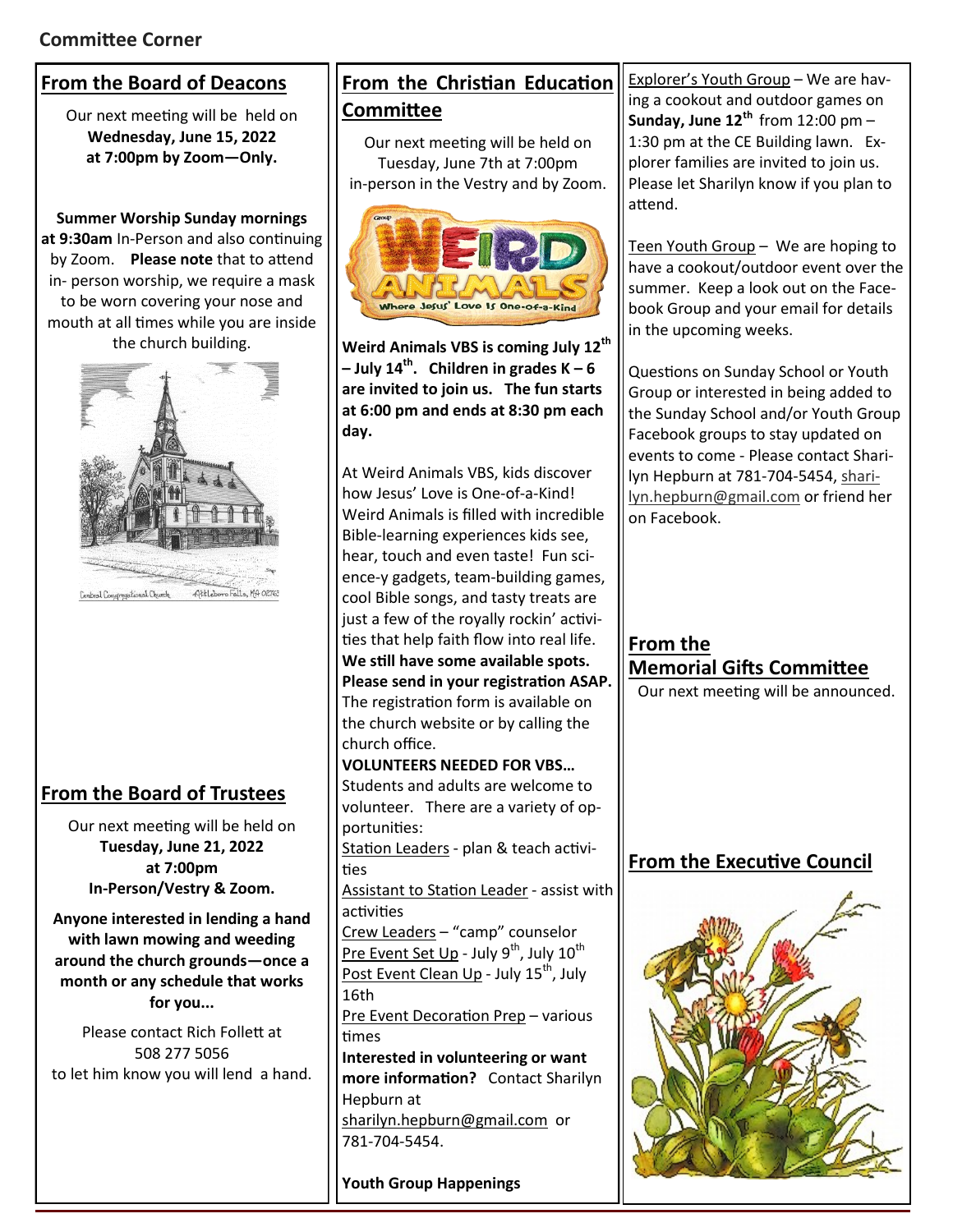#### **Committee Corner**

| <b>Committee Corner</b>                                                                                                                                                                                                                                                                                                                                                                                                                                                                                                                                                                                                                                                      |                                                                                                                                                                                                                                                                                                                                                                                                                                                                                                                                                                                                                                                                                                                                                                                    |                                                                                                                                                                                                                                                                                                                                                                                                                                                                                                                                                                                                                                                                                                                                     |
|------------------------------------------------------------------------------------------------------------------------------------------------------------------------------------------------------------------------------------------------------------------------------------------------------------------------------------------------------------------------------------------------------------------------------------------------------------------------------------------------------------------------------------------------------------------------------------------------------------------------------------------------------------------------------|------------------------------------------------------------------------------------------------------------------------------------------------------------------------------------------------------------------------------------------------------------------------------------------------------------------------------------------------------------------------------------------------------------------------------------------------------------------------------------------------------------------------------------------------------------------------------------------------------------------------------------------------------------------------------------------------------------------------------------------------------------------------------------|-------------------------------------------------------------------------------------------------------------------------------------------------------------------------------------------------------------------------------------------------------------------------------------------------------------------------------------------------------------------------------------------------------------------------------------------------------------------------------------------------------------------------------------------------------------------------------------------------------------------------------------------------------------------------------------------------------------------------------------|
| <b>From the Mission Committee</b><br><b>From the Mission Committee</b><br>Our next meeting is scheduled at 7:00 PM on<br>Thursday, September 1, 2022. The meeting<br>will be 'in person' in the Vestry. Attending via<br>Zoom will be offered as an option.<br>Committee Members will be 'on-call' via<br>text messaging for matters that arise<br>during July and August.<br>Bible Verse: 'And what does the Lord<br>require of you but to do justice, and to<br>love kindness, and to walk humbly with<br>your God.' (English Standard Version)                                                                                                                            | ceived (18th-21st) and set-up in fellow-<br>ship hall. Volunteers needed to support<br>Mission Committee members.<br>'Experienced' rummage sale workers wel-<br>comed!<br>Volunteers to support day of event with<br>clothing table oversight.<br>Church members who enjoy making friend-<br>ly conversation with our event visitors.<br>Sharing printed information about our<br>Church.<br>Church committees may have an infor-<br>mation table (Christian Education, Dea-<br>cons, etc.)                                                                                                                                                                                                                                                                                        | zations mission and services and share<br>stories regarding the impact of their work of<br>those seeking assistance. As you know New<br>Hope, Inc. is a 501(c)(3) non-profit organiza-<br>tion, based in Attleboro and working<br>throughout South-Central and Southeast-<br>ern Massachusetts with those affected by<br>domestic and sexual violence. Their vision<br>is a simple one, 'Every person has the right<br>to live a life free of violence and exploita-<br>tion.' More detailed information in addition to<br>that shared above is available on-line at<br>www.new-hope.org<br>Thanks for the financial contributions that<br>are being received. Final amount of contri-<br>butions will be shared in the next Triad. |
| <b>SPECIAL ANNOUNCEMENT -</b><br><b>Introducing a New Mission Outreach!</b><br><b>Children's Clothing Swap</b><br>Scheduled for Saturday, September 24thin<br>the C.E. Building/Hall<br><b>Three- fold Purpose of Event:</b><br>With rising prices of everything, assist fami-<br>lies with children's clothing needs.<br>Continue to support Lenore's Pantry assist<br>families experiencing food insecurity.<br>Introduce new families and individuals to our<br>Church!<br><b>What is a Children's Clothing Swap?</b><br>Each participant will pay an entry fee of \$10<br>dollars to benefit Lenore's Pantry. Each per-<br>son may fill several bags with donated cloth- | June & July Mission - Supporting Food<br>n' Friends Meal Sites in Attleboro Area<br>Annually for several years our church has<br>supported the Food n' Friends Meal Pro-<br>gram of the Attleboro Area Interfaith Collab-<br>orative (AAIC). During 2020 & 2021, when<br>the usual site locations were closed during<br>the COVID epidemic, we supported their<br>summer Grab & Go drive-through meal<br>distribution for families and individuals.<br>Recently AAIC was pleased to announce<br>the re-opening of the program. The Ex-<br>ecutive Director of the AAIC, Lisa Pis-<br>catelli, will be attending our worship service<br>on Sunday, June 12 <sup>th</sup> to provide insight<br>regarding this summer's Food n' Friends<br>Program as well as general insight of the | <b>Year-Round Missions</b><br>Lenore's Pantry is always in need of our<br>food and monetary donations. Please con-<br>tinue to give as you are able and through<br>the method you prefer. Note: Important:<br>Please mark any check donation with<br>Lenore's Pantry on the memo line. Non-<br>perishable food items can be placed in the<br>blue bin outside our Church Office or in the<br>marked bin in the Vestry, under the table<br>by the Mission bulletin board. However,<br>food donations are also accepted any time<br>the North Attleboro Town Hall is open to the<br>public. Call the Department of Health at<br>508-699-0103 in advance of making a de-<br>livery.                                                    |
| ing for their children. Clothing will be provid-<br>ed for toddlers, children and teens - all ages<br>through high school per donations received!<br>A donor of clothing may also be a participant<br>in the swap!<br>What role can church members fulfill?<br>Provide and / or promote the need for dona-<br>tions of gently used clothing. We will only<br>accept clothing for toddlers, children and                                                                                                                                                                                                                                                                      | organization's menu of services to our com-<br>munity. In 2021 we supported their out-<br>reach ministry to the homeless.<br><b>AAIC Mission:</b> Inspired by diverse faiths<br>and shared values, Attleboro Area Interfaith<br>Collaborative advances a healthy, secure,<br>and meaningful life for all within our com-<br>munity.<br><b>AAIC Vision:</b> With multi-faith understand-<br>ing and compassion, Attleboro Area Inter-<br>faith Collaborative alleviates hunger, pro-                                                                                                                                                                                                                                                                                                | <b>The Aluminum Tab Collection /Recycling</b><br>Project continues through 2022! Save the<br>pull tabs from your aluminum beverage<br>cans. Drop tabs off by placing in the desig-<br>nated round containers found outside the<br>Church Office or on the windowsill in the<br>entry to the CE building. Thanks to all partic-<br>ipants. Join the giving team and let us see<br>a growing increase in our tab donations.                                                                                                                                                                                                                                                                                                           |

motes stability, and inspires the community

We were pleased to have the Executive Director of "New Hope. Inc., Marcia Szymanski, present an overview of the organi-

**May Mission – New Hope, Inc**

to thrive. **Updates:** 

As you are able reach out to your family members, your local network of friends and personal contacts and also through your local neighborhood Facebook page.

teens.

*A donor of clothing may also be a participant in the swap!* 

Week of September 18-23 donations **re-**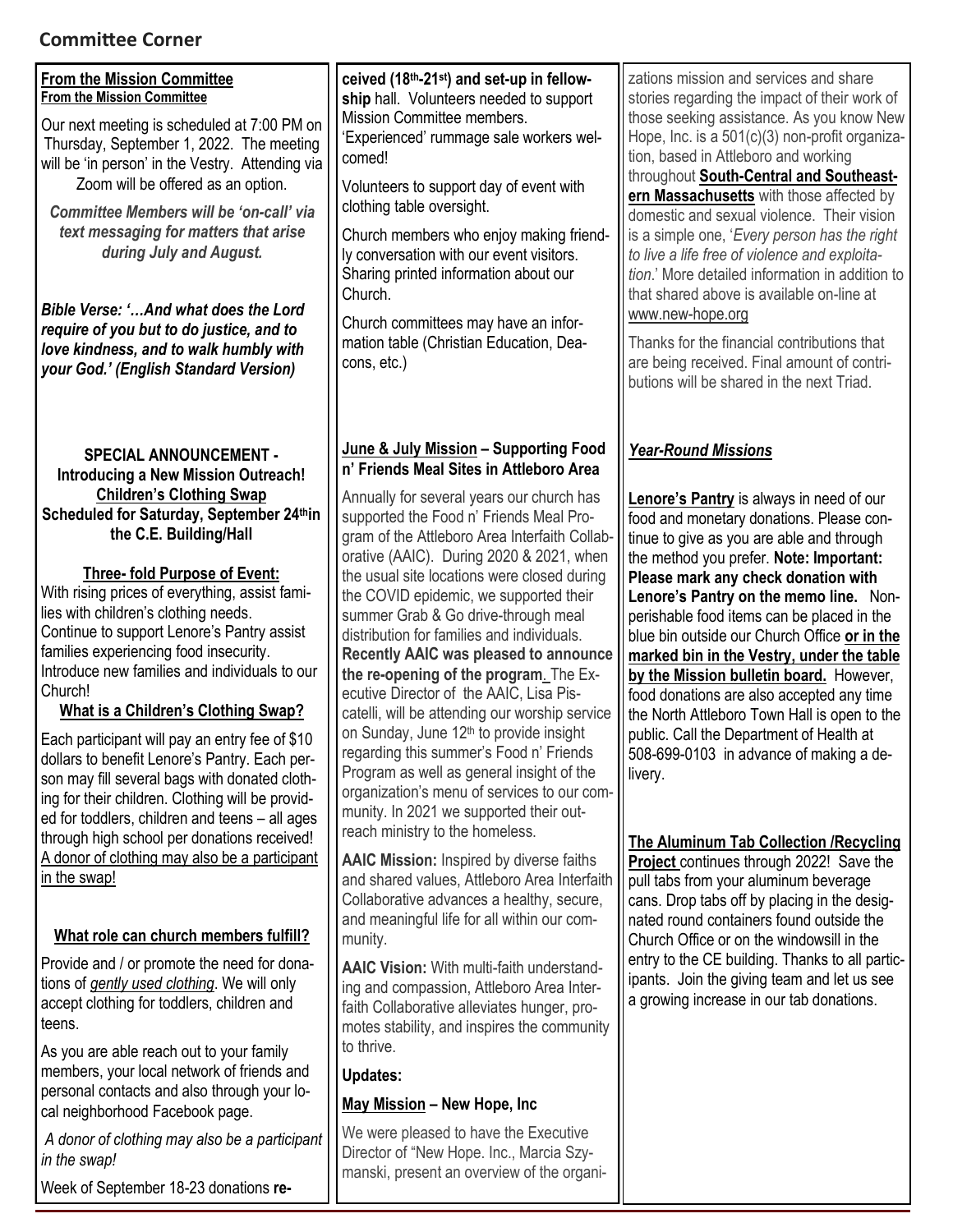

# **June 2022**

| S                                                                                                                                                                                                                   | M  | T                                                                                                                            | W                                                                                      | T                                                                                                       | F                                                                                      | S                                                                                        |
|---------------------------------------------------------------------------------------------------------------------------------------------------------------------------------------------------------------------|----|------------------------------------------------------------------------------------------------------------------------------|----------------------------------------------------------------------------------------|---------------------------------------------------------------------------------------------------------|----------------------------------------------------------------------------------------|------------------------------------------------------------------------------------------|
| <b>June Mission</b><br>The AAIC's Kids'<br>Summer Café                                                                                                                                                              |    | <b>May 31</b><br><b>TRIAD DEADLINE</b><br>12Noon Last<br>Day to order<br><b>Fam Feast for</b><br>06/03                       | $\mathbf{1}$<br>7:00pm<br><b>EXEC COUNCIL</b><br>meets<br>In-Person /<br>Vestry & Zoom | $\overline{2}$<br>7:00pm<br><b>Mission</b><br><b>Committee</b><br>meets<br>In-Person /<br>Vestry & Zoom | 3<br>5-6pm<br>Pick-up your<br>pre-ordered<br><b>Taco Salad</b><br>Family<br>Feast/Hall | $\overline{4}$                                                                           |
| 5 The Sacrament of<br><b>Holy Communion</b><br>9:30am Worship<br>In-Person & Zoom-<br><b>COMMUNION</b><br>TODAY-<br>Zoom Worship-<br>pers-Please have<br>a cracker & Juice<br>ready beside you<br>for this service. | 6  | $\overline{7}$<br>7:00pm<br><b>CE MEETING</b><br>In-Person/<br><b>Vestry &amp; Zoom</b>                                      | 8                                                                                      | 9                                                                                                       | 10                                                                                     | 11                                                                                       |
| 12<br>9:30am Worship<br>in-person &<br><b>ZOOM</b>                                                                                                                                                                  | 13 | 14<br><b>TRIAD DEADLINE</b><br>for all July Info<br>7:00pm<br><b>Trustees meet</b><br>in-person/<br><b>Vestry &amp; Zoom</b> | 15<br>7:00pm<br><b>Deacons meet</b><br>by Zoom-Only                                    | 16                                                                                                      | 17                                                                                     | 18                                                                                       |
| 19<br><b>FATHER'S DAY</b><br><b>JUNETEENTH</b><br>9:30am Worship<br>in-person &<br><b>ZOOM</b>                                                                                                                      | 20 | 21<br><b>TRIAD DEADLINE</b><br>for all of July<br>Info.                                                                      | 22                                                                                     | 23                                                                                                      | 24                                                                                     | 25<br>65th<br><b>ANNIVERSAY</b><br>of the<br><b>UNITED</b><br><b>CHURCH</b><br>of CHRIST |
| 26<br>9:30am Worship<br>in-person &<br><b>ZOOM</b>                                                                                                                                                                  | 27 | 28                                                                                                                           | 29                                                                                     | 30                                                                                                      |                                                                                        |                                                                                          |